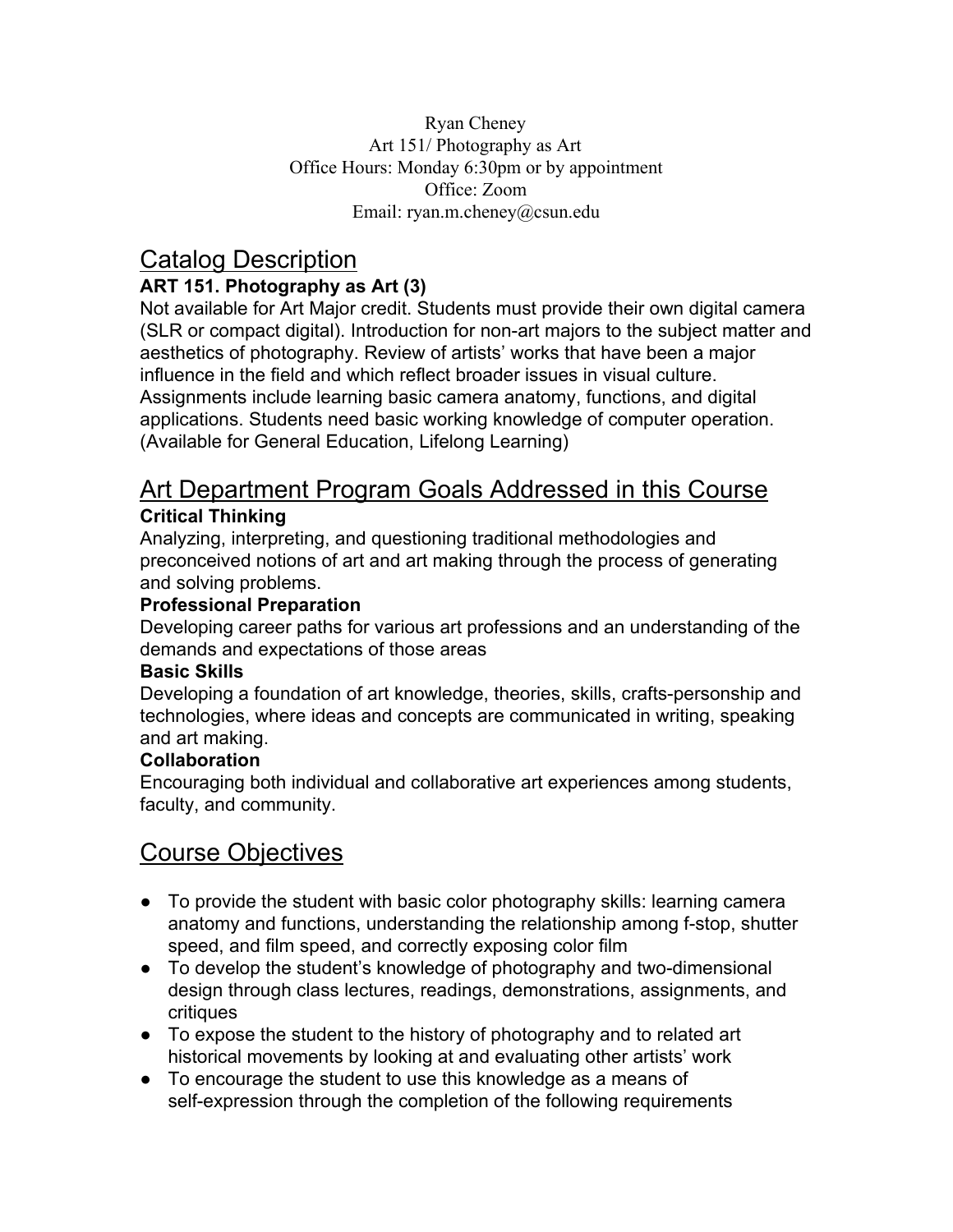## GE Student Learning Outcomes

Goal: Students will develop cognitive, physical and affective skills, which will allow them to become more integrated and well-rounded individuals within various physical, social, cultural, and technological environments and communities.

Student Learning Outcomes:

Students will:

1. Identify and actively engage in behaviors conducive to individual health, well-being, or development, and understand the value of maintaining these behaviors throughout their lifespan;

2. Identify and apply strategies leading to health, well-being, or development for community members of diverse populations;

3. Apply the knowledge and skills of science and technology and evaluate how they impact individuals, the community, and/or society.

## **Course Requirements**

**Five graded assignments** will be given during the semester and will emphasize technical, creative and aesthetic aspects of photography.

**One test** on information from readings and lectures will be given.

**One two- to three-page paper**, describing and evaluating a photograph chosen by the student will be assigned.

**The final project** will consist of six original photographs and will emphasize technical mastery and creative expression.

**Participation in Online Discussions** You will be expected to look at and evaluate the provided materials and contribute your ideas, thoughts, and critiques to online discussions.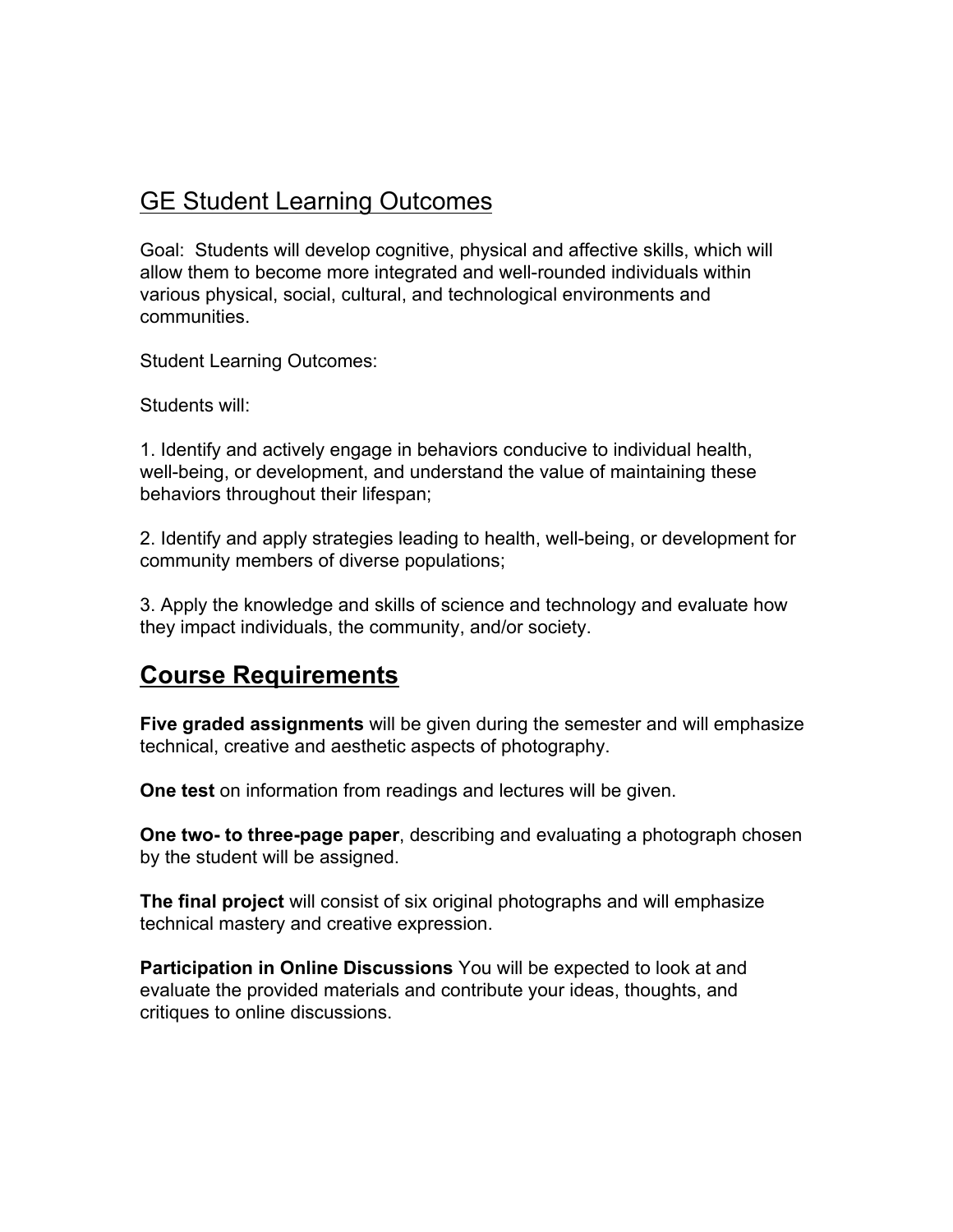**Attendance and participation are expected**. Due to the online nature of this course **attendance will be counted as online participation each week**. I will be monitoring who logs in to Canvas and Zoom meetings. Each group of 3 absences will lower the student's course grade one notch. For example: with 3 absences an A- will become a B+. With 6 absences an Abecomes a B. With 9 absences an A- becomes a B-.

**Academic Honesty:** You are expected to do your own work during the time the assignment is given. **Any images that were not taken or written by you during the assigned times will not count.**

## **Late assignments will be given half credit.**

#### **There will be no extra credit assignments.**

## **Grading Rubric (Photo Projects)**

Photographic projects will be evaluated and graded based on the following criteria:

- 1) On time fulfillment of the requirements given in the assignment. (75%)
- 2) Application of visual theories and concepts in each image: composition, lighting, perspective, and exposure. (15%)
- 3) Exploration of concepts, ideas and creative thinking in choosing subject matter to photograph. Go beyond fulfilling the requirements and try to create something meaningful. (10%)

## **Grading Rubric (Peer Review Critiques)**

- 1) Make thoughtful observations and responses to the materials illustrating an understanding and evaluation of the work. (50%)
- 2) Use specifics and cite evidence for your critiques (50%)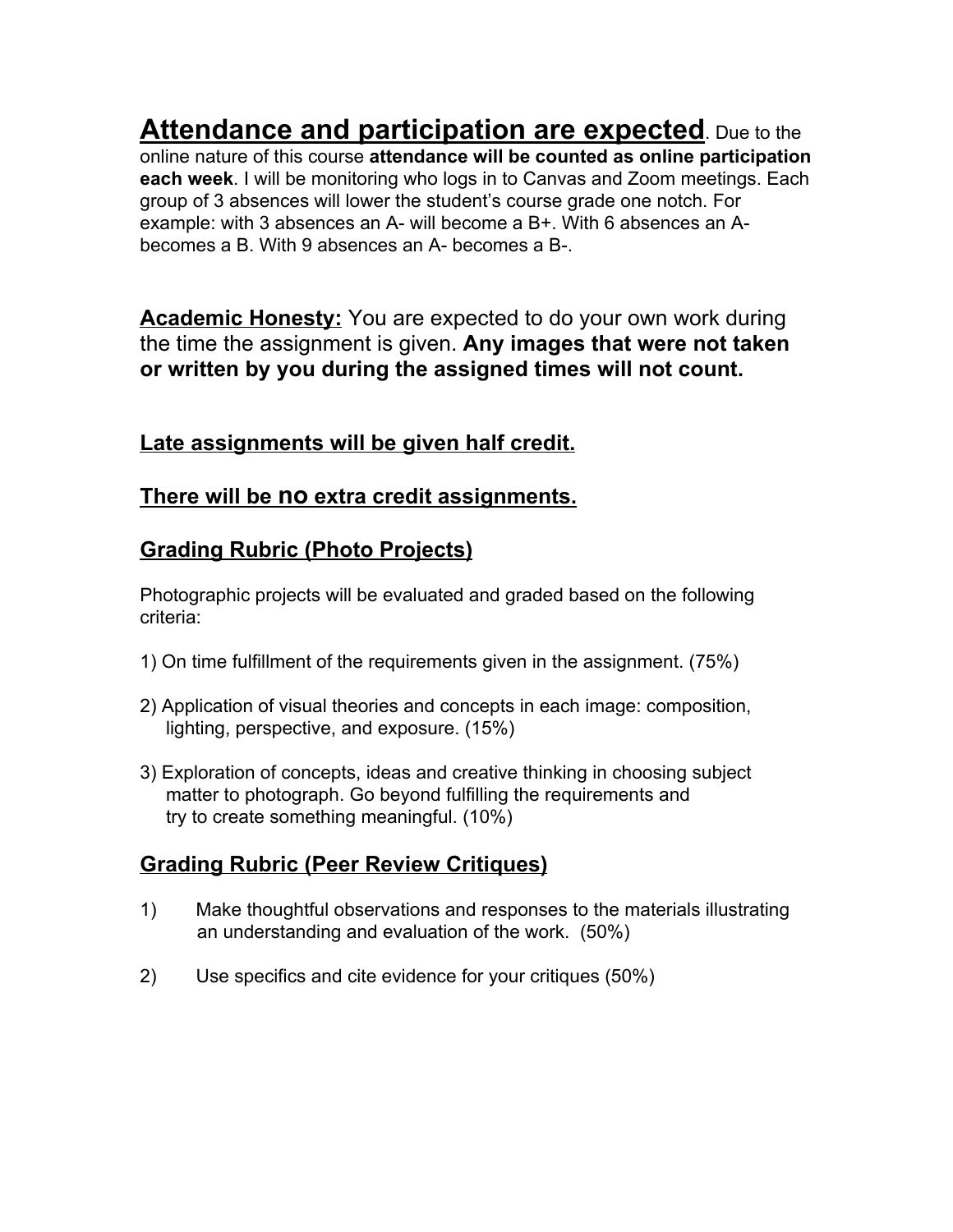# **Grading Breakdown Final grade breakdown**

| (100 points possible)    |    | A 93-100 A-90-92    |         |               |
|--------------------------|----|---------------------|---------|---------------|
| Assignments (average)    | 40 |                     |         |               |
| Written test             | 10 | B+ 88-89            | B 83-87 | B-80-82       |
| Paper                    | 10 |                     |         |               |
| <b>Discussion Forums</b> | 10 |                     |         |               |
| <b>Final Project</b>     | 30 | $C+78-79$ $C.73-77$ |         | C- 70-72      |
|                          |    |                     |         |               |
|                          |    | $D+68-69$           | D 63-67 | $D - 60 - 62$ |

# **Textbook**

A Short Course In Digital Photography By Barbara London and Jim Stone ISBN-10: 0205066429 ISBN-13: 978-0205066421

# **Equipment and supplies**

*If you wish to shoot film:* 35mm camera with manual controls, built-in light meter, and 50mm lens 35mm color negative and transparency film (Film) 35mm slide viewing pages or scanner (Film) Magnifying loupe for viewing slides (Film)

*If you wish to shoot Digital:* Digital Camera Computer with internet access All necessary programs and cables **Batteries** Memory Card

*Recommended based on need:* Tripod, Cable release. UV filter

#### Photography Supply Stores

Freestyle (http://www.freestylephoto.biz/) 5124 West Sunset Boulevard Hollywood 323.660.3460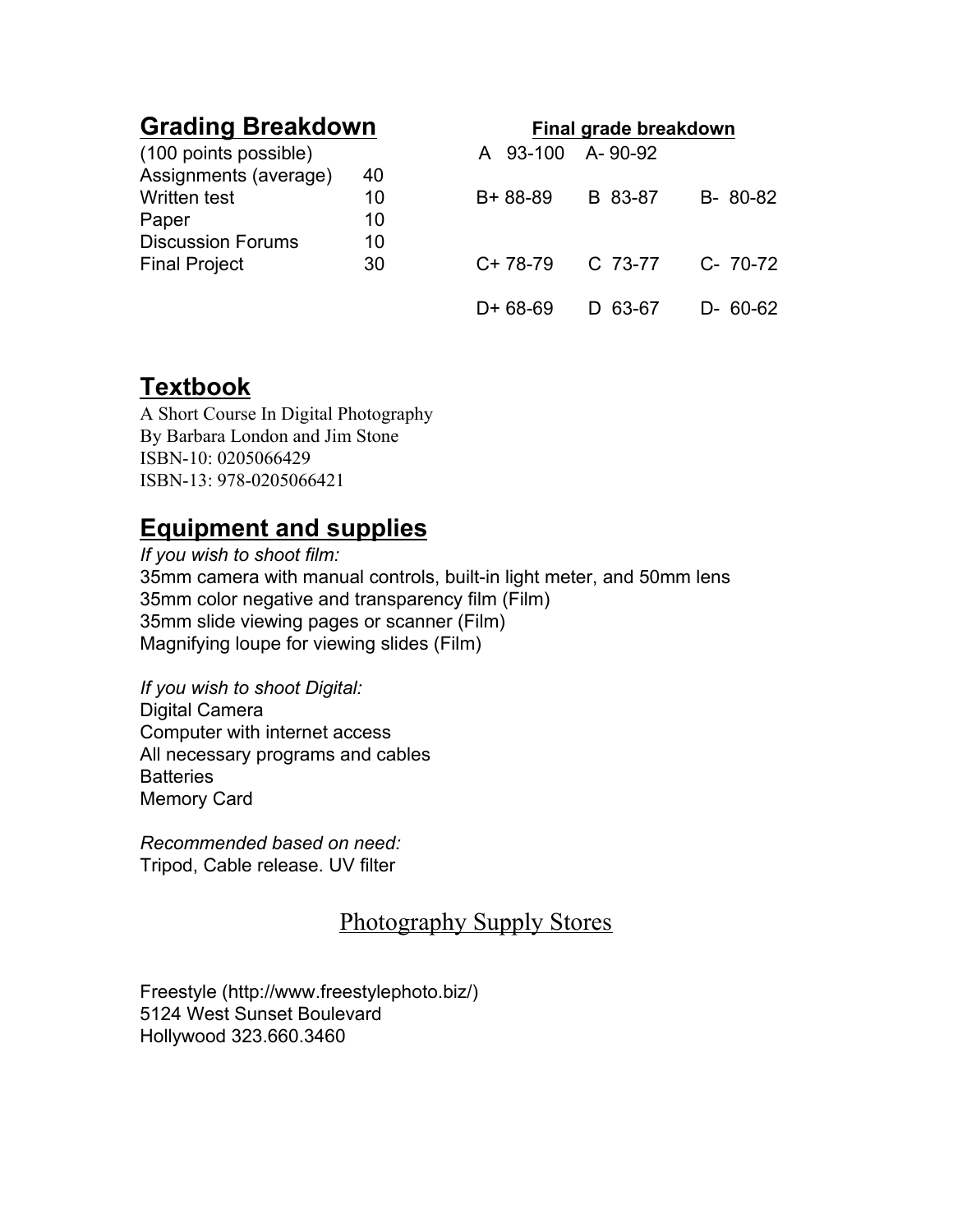Calumet Photographic (http://www.calumetphoto.com/) 1135 North Highland Avenue Hollywood 323.466.1238

Samy's Camera (two locations) (http://www.samys.com/) 431 South Fairfax Avenue Los Angeles 323.938.2420 & 585 Venice Boulevard Venice 310.450.4551

Websites: <http://www.adorama.com/> <http://www.bhphotovideo.com/> <http://www.keh.com/>

# **Course Schedule and Outline**

| Jan 25            | <b>ZOOM:</b> Introduction and class discussion. Discussion: Camera<br>Anatomy. Try to have your camera by Feb 1. Read Chapters 1-3 in<br>textbook and study canvas materials.       |
|-------------------|-------------------------------------------------------------------------------------------------------------------------------------------------------------------------------------|
| Feb 1             | <b>ZOOM:</b> basic exposure techniques and controls. Assignment 1:<br>Characteristics of Light, due Feb 15th<br><b>CANVAS: Composition</b>                                          |
| Feb 8             | <b>ZOOM:</b> Discussion and practice: bracketing and exposure<br>equivalents. Discuss questions about Assignment 1.<br><b>CANVAS:</b> Artists and the use of light and composition. |
| Feb 15            | <b>Assignment #1 Due.</b><br><b>ZOOM:</b> Assignment 2: Compositions and Reflections, due Mar 1st.<br><b>CANVAS: Critique.</b>                                                      |
| Feb <sub>22</sub> | <b>ZOOM:</b> Street photography. Discuss questions about assignment<br>#2<br><b>CANVAS:</b> Street photography and the use of compositions and<br>reflections                       |
| March 1           | <b>Assignment #2 Due.</b>                                                                                                                                                           |